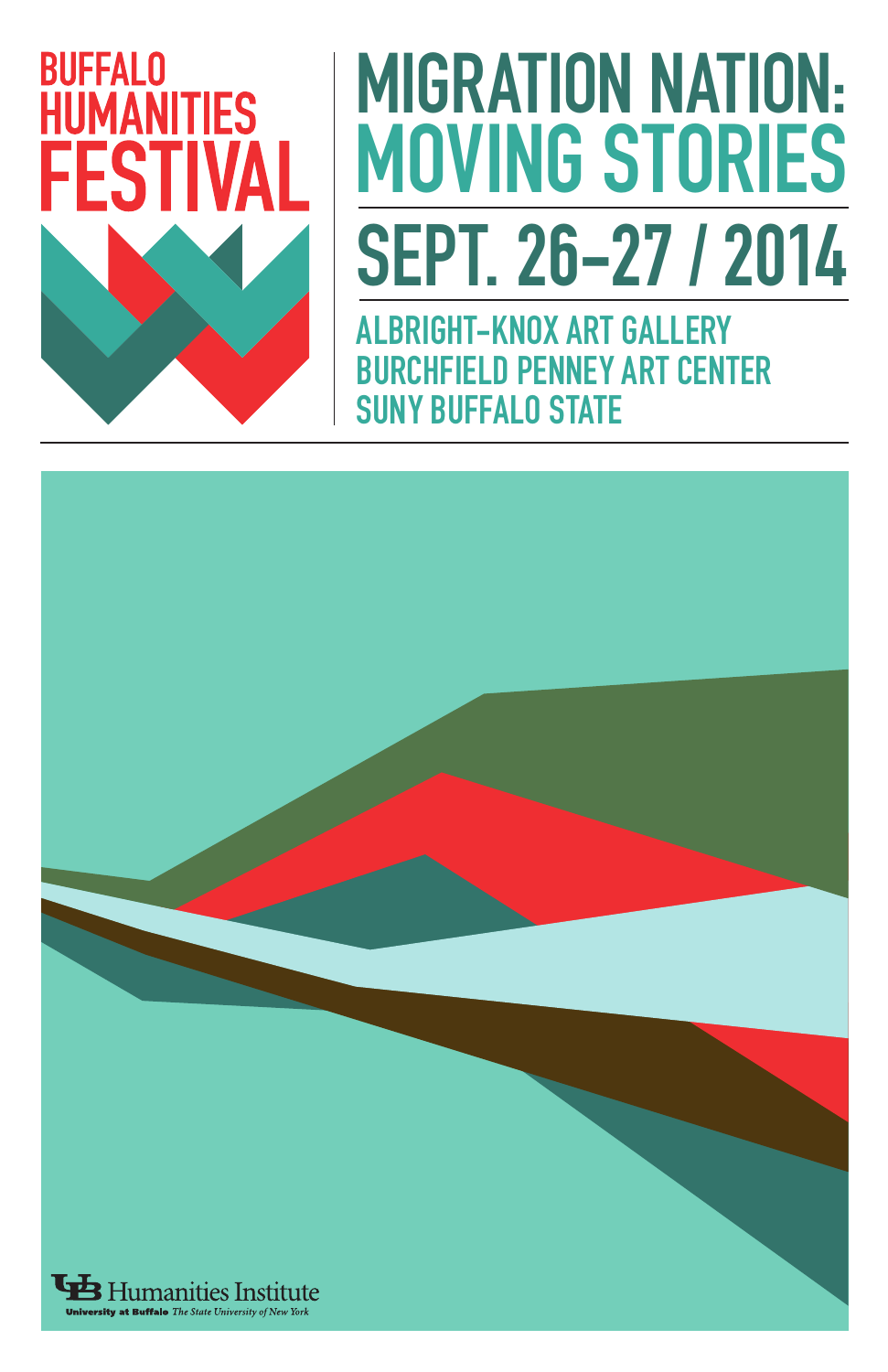## **Director's Message**

Immigrants have been in the headlines a lot lately. But then again, they often are – or perhaps I should say "we" often are. For behind the cliché that America is a nation of immigrants lies the reality that all, even American Indians, have come here from somewhere else.



Migration is therefore the kind of universal human experience best understood through the humanities:

the disciplines of history, literature, anthropology, and more. At a time when civic discourse in America has been reduced to shouting matches across ideological chasms, the need has never been greater for the humanities to provide context for today's most important issues. This is the impetus behind the first annual Buffalo Humanities Festival. Let's take a pressing and controversial topic and come together as a community to learn about the issue through literature, history, and the arts. And let's have a little fun while we're at it.

Thus was born the idea for "Migration Nation: Moving Stories," the theme of this year's Festival. We'll use narratives of migration and immigration to help answer the deceptively simple question, "How did we get here?" In this case, "here" is Buffalo, which turns out to be an ideal location for a humanities festival. With a wealth of universities and a rich tradition of cutting-edge art, Western New York has long been home to thinkers and teachers of great renown. In fact, the University at Buffalo's Humanities Institute could not have put together the Festival without its university partners: Canisius College, Niagara University, SUNY Buffalo State, and SUNY Fredonia.

Continue reading this program to learn about this year's extraordinary offerings. On Friday September 26, the Festival opens with an acclaimed immigrant storyteller: the *NY Times* bestselling author and master of dark humor, Gary Shteyngart. The following day is a veritable Lollapalooza for life-long learners. With sixteen interactive talks by local experts, a Performance Space featuring music and dance, a curated film and video screening, a Conversation Station offering intimate discussions with local immigrants, and a Puppet Event, participants will be immersed in a world of moving stories. Even people on opposite sides of an ideological chasm can agree that's a good thing.

#### Erik R. Seeman, Director

University at Buffalo Humanities Institute



# **Table of Contents**

| .20 |
|-----|
|     |
|     |

## **For tickets, go to http://buffalohumanities.org/**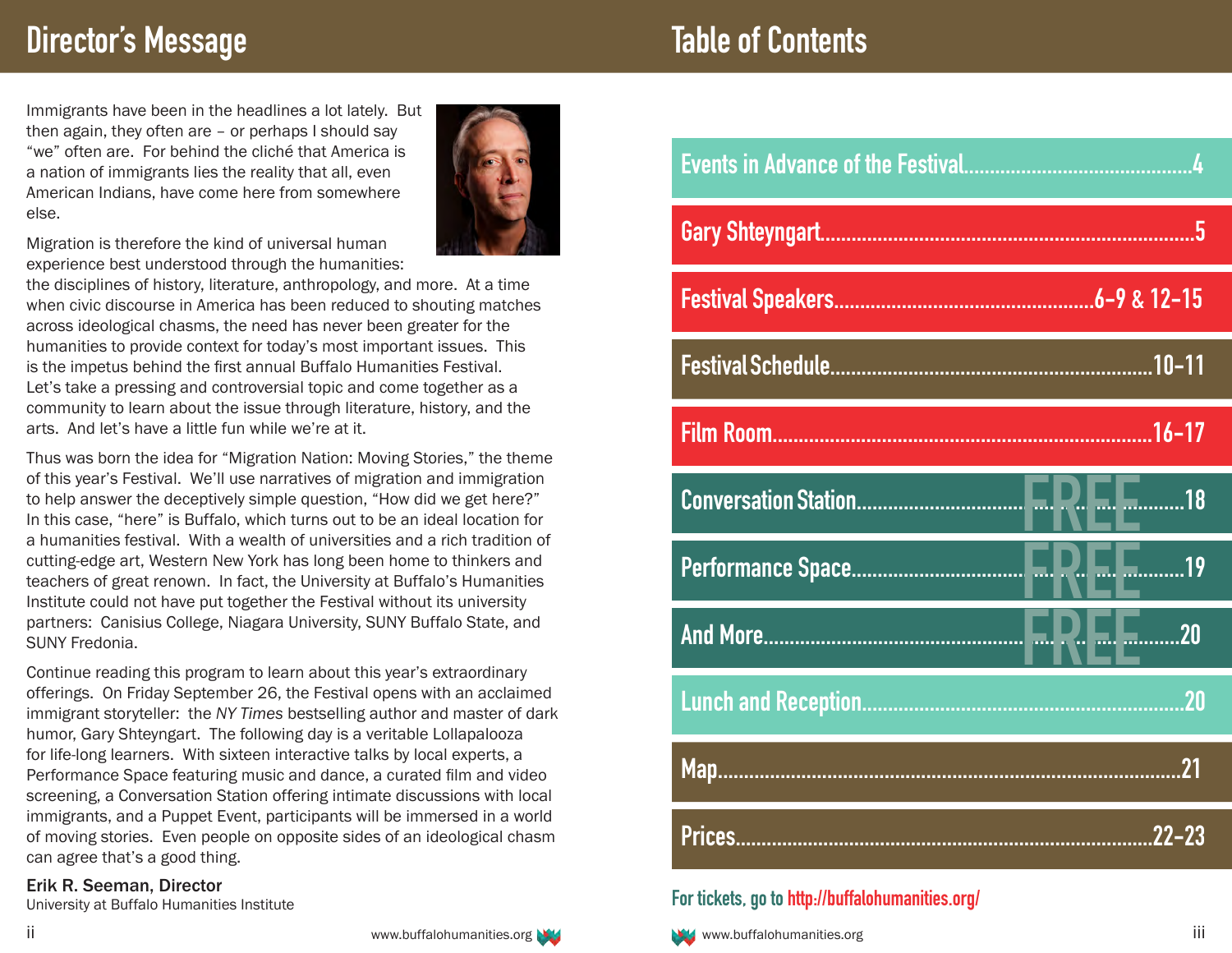

#### Monday, September 22, 7:30-9:30 pm

Humanities Festival Book Group: Join us for a discussion of Gary Shteyngart's *Little Failure*, led by Joseph Conte of UB's English Department, at Betty's Restaurant, 370 Virginia Street. Food, wine, and stimulating conversation at one of Buffalo's most beloved restaurants!

#### \$8 per person to attend.

Appetizers and one glass of wine, beer, or a soft drink included in the price.

#### Thursday, September 25, 5:00-7:00 pm

Film Screening: *Who is Dayani Cristal?*  (2013), directed by Marc Silver, starring Gael Garcia Bernal

Location: Screening Room, 112 Center for the Arts, UB North Campus

Introduction: Dr. Tanya Shilina-Conte, UB Department of Media Study

Post-screening Discussion: Professor Joseph Conte, UB Department of English

### Free and open to the public

Synopsis: August 3, 2010, Pima County, Arizona. Deep in the sun-blistered Sonora desert, border police discover a decomposing male body. Lifting a tattered T-shirt, they expose a tattoo that reads "Dayani Cristal." Who is this person? What brought him here? How did he die? And who—or what—is Dayani Cristal? Marc Silver's masterful documentary assembles the answers to these questions using beautifully realized dramatic sequences with famed actor Gael Garcia Bernal. *Who Is Dayani Cristal?* tells the story of one migrant who found himself in that deadly stretch of desert known as "the corridor of death" and how one life becomes testimony to the tragic results of the U.S. war on immigration.

## **WHO IS DAYANI CRISTAL?**  $F_{\text{center}}$  $(m)$  $(1 - 1)$

Friday, September 26, 8:00 pm Gary Shteyngart

Albright-Knox Art Gallery

#### VIP Wine & Cheese Reception with the Author at 7pm

Kick off the Buffalo Humanities Festival on Friday evening at 8 pm at the Albright-Knox with a reading, on-stage interview, and book signing with Gary Shteyngart, author of three



acclaimed novels and *The New York Times* bestselling memoir *Little Failure*.

*The Los Angeles Times* calls *Little Failure* "an ecstatic depiction of survival, guilt, and perseverance as vivid, original, and funny as [anything] contemporary U.S. literature has to offer." "Hilarious and moving" is the verdict of *The New York Times Book Review.* And NPR's Meg Wolitzer dubs *Little Failure* simply "Dazzling. It's an immigrant story, a coming-of-age story, a becoming-a-writer story, and a becoming-a-mensch story, and in all these ways it is, unambivalently, a success."

Fans and festival goers may wish to purchase VIP tickets to attend a wine and cheese reception with the author at 7 p.m. After Gary Shteyngart's reading and interview, Talking Leaves Books will be on hand with copies of *Little Failure* for signing by the author.

Free parking at the Albright-Knox is available on a first come, first served basis.

4 www.buffalohumanities.org www.buffalohumanities.org www.buffalohumanities.org 5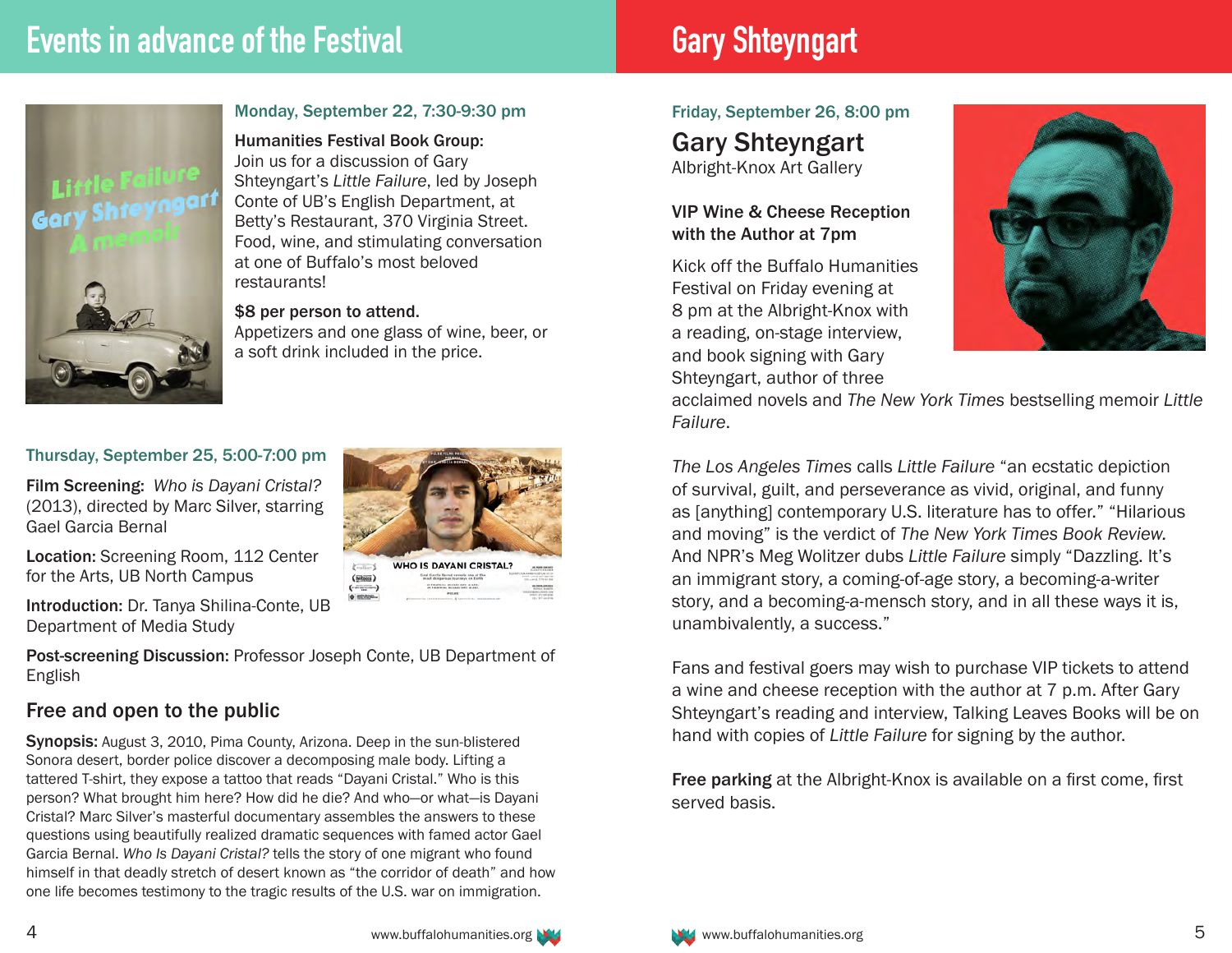#### Photography and Burmese Immigrants in WNY Law Eh Soe

10:30 am-11:30 am, Burchfield Penney Auditorium

Internationally acclaimed photojournalist Law Eh Soe came to Buffalo in 2008 as a political refugee from Burma. Soe's iconic photographs of protesting monks during Burma's 2007 "Saffron Revolution" and of the ensuing violent crackdown by the Burmese government soon made him a target of the authorities. This presentation includes Soe's reflections on these events along with a screening of the award-winning short film *Click in Fear.* This powerful documentary explores Soe's photographic work against the backdrop of Burmese politics and his own flight into exile. In the film, Soe struggles to come to terms with his survival when so many others perished.

*Law Eh Soe is a photographer and photojournalist who fled Burma for his own safety and came to Buffalo under the U.S. government's resettlement program. His photographs have been published in* Time *magazine and* Newsweek*, and have been shown on CNN.*

## Tuscaroras, Still Stirring About Neil Patterson Jr.

10:30 am-11:30 am, Ketchum Hall, Room 111

Tuscaroras fled the Carolinas to live with their Haudenosaunee (Iroquois) relatives on the Great Lakes in 1713. Neil Patterson Jr. discusses how the migration was recreated last year in a 1300-mile-long human-powered trip. Naturalized knowledge systems enable indigenous survival

and are an increasingly important factor in future human, plant, and ecosystem migrations. What knowledge remains to assist these migrations? The Migration 2013 Project revisits the language, land, and culture of the Haudenosaunee to celebrate Tuscarora survival and to remind all that  $\check{C}$ wę? Neya? kwanawe: rih or, "Still, We Are Stirring About."

*Neil Patterson Jr. is Founder and Director of the Tuscarora Environment Program and a member of the Haudenosaunee Environmental Task Force since 1992. He has a B.S. in Environmental Forest Biology and is currently working on his Master's in Natural Resource Management at SUNY College of Environmental Science and Forestry in Syracuse.*

#### Caribbean Women (Re)make Common Sense Carine Mardorossian

10:30 am-11:30 am, Ketchum Hall, Room 113

Carine Mardorossian explores the ways in which Caribbean women writers reframe our understanding of the world. Whereas we often take for granted what counts as common sense, these immigrant authors help us rethink how



culturally and historically specific common sense is. Their representations of race, gender, nation, and violence also reveal how, by thinking differently, we learn to speak and interact differently. The literature of migration thus allows us to see our own world anew.

*Carine Mardorossian is Professor of English at the University at Buffalo, where she specializes in postcolonial and feminist studies. Her latest book was just released by Rutgers University Press and is entitled Framing the Rape Victim:* Gender and Agency Reconsidered *(2014). She is currently working on a book on Caribbean literature and the environment.*

#### KKK Attacks on New England's Franco-Americans Eileen Angelini

10:30 am-11:30 am, Ketchum Hall, Room 118

Most people today associate the Ku Klux Klan with violence against blacks in the American South. Few realize that the terrorist group was pervasive in northern locales from Milo, Maine, to Buffalo, New York, where they often targeted



white immigrants. Eileen Angelini focuses this discussion on the KKK's threats against Quebecois immigrants to New England in the first half of the twentieth century, using excerpts from the documentary film *R*é*veil*. During this period, many Protestant New Englanders became fearful of the influx of Quebecers, people who spoke a different language and practiced a different religion. They blamed priests for encouraging Franco-Americans not to assimilate, not to learn English. In these stories of the past we hear echoes of today's debates about immigration, assimilation, and the English language.

*Eileen M. Angelini is the recipient of a Canada-U.S. Fulbright award as a Fulbright Visiting Research Chair in Globalization and Cultural Studies at McMaster University (Hamilton, Ontario), and has been named Chevalier dans l'Ordres des Palmes Acad*é*miques. She received her B.A. in French from Middlebury College and her M.A. and Ph.D. in French Studies from Brown University. Angelini is currently Professor of French at Canisius College.* 

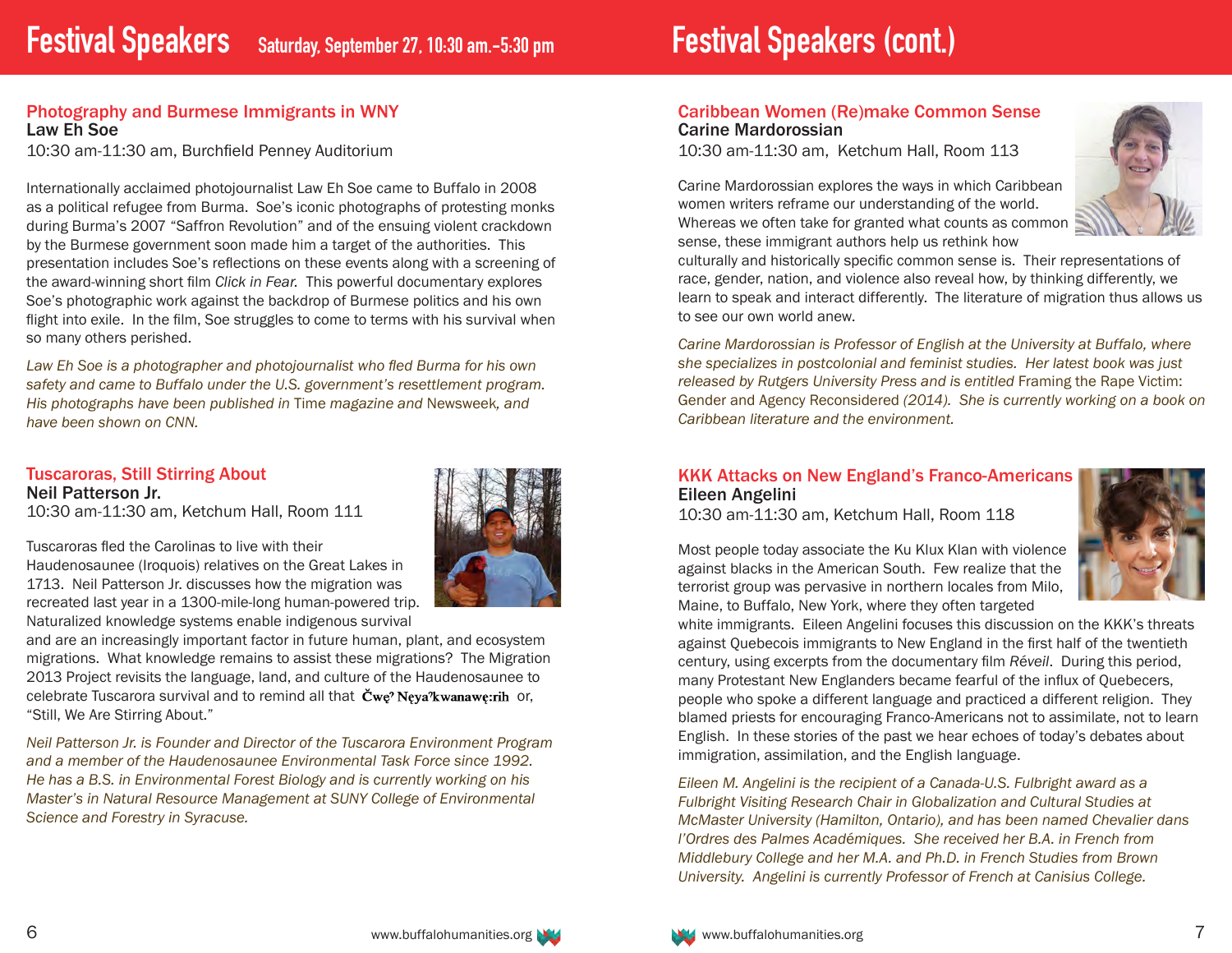## **Festival Speakers (cont.) Festival Speakers (cont.)**

#### Cuban-American Experience Through Art Alberto Rey

12:30 pm-1:30 pm, Burchfield Penney Auditorium

Using images and videos, internationally recognized visual artist Alberto Rey discusses the evolution of his artwork over the past two decades. The stylistic changes in Rey's work reflect his altering perspectives living a bicultural life. His paintings and videos integrate his Cuban heritage and his experiences with American popular culture.



*Born in Havana, Cuba, in 1960, Alberto Rey received his political asylum through Mexico in 1963 and moved to Miami, Florida, in 1965. Rey's artwork can be found in over twenty museum collections and has been in over 130 exhibitions. He is a SUNY Distinguished Professor in the Department of Visual Arts and New Media at the State University of New York at Fredonia.*

#### Vietnamese Refugee Stories Deborah Reed-Danahay

12:30 pm-1:30 pm, Ketchum Hall, Room 111

As a result of the Vietnam War, hundreds of thousands of Vietnamese refugees arrived in the United States from 1975 until the early twenty-first century. When the children of former refugees write and publish their own powerful stories

of personal and family tragedy, what can we learn from them? How do these stories reflect the diversity of responses to being a refugee and in what way do they serve as a form of witnessing? Deborah Reed-Danahay explains how these autobiographers are, in effect, anthropologists of their own social milieu. Their stories enrich our understanding of the betwixt-and-between nature of refugee life and its aftermath, through both words and images.

*Deborah Reed-Danahay is Professor of Anthropology at the University at Buffalo. Her research focuses on migration and personal narratives in the contemporary United States and Europe. She is a cultural anthropologist who has lived among French farming families and, more recently, conducted a three-year study of the Vietnamese diaspora in Texas. She is completing her sixth book, which focuses on the concept of social space in the work of French sociologist and anthropologist Pierre Bourdieu.* 

#### Polonia's Migrant Voices

Mary Jane Masiulionis 12:30 pm-1:30 pm, Ketchum Hall, Room 113

How do we define the new Polonia of the twenty-first century? And what is the influence of the migrant voices in Western New York who came to this country after the war in search of religious freedom, economic opportunity, and a new identity? What are their stories and their relationship to Western New York's Polonia? Mary Jane Masiulionis addresses those



questions through discussion and verbatim performance. She shows how Polish-Americans of every generation are eager to connect to their European heritage, and to learn about the complex society and region from which their families came.

*Mary Jane Masiulionis is a lecturer in both the Theatre Department and University College at Buffalo State College. She is also a research assistant to the Polish American Foundation for Economic Research and Education. Masiulionis works as a voice and public speaking coach, transferring theater principles into other professions. She is currently researching the conceptual traditions that bind Irish Theatre and Ireland's Polish diaspora, and creating a theatre piece entitled "Resurgence: Polonia's Migrant Voices."*

#### Many Middle Passages from Africa to America Jason Young

12:30 pm-1:30 pm, Ketchum Hall, Room 320

It is important to remember that much human migration is not voluntary. After a brief review of the history of the Trans-Atlantic Slave Trade, Jason Young's presentation focuses on artistic representations of the massive forced migration



of Africans into the Americas. Both the incredible loss of life as well as the remarkable drive to live are captured in visual art, literature, song, and dance, providing poetic testimonies to the past that far exceed the more standard descriptions of ports and ships, of captains and captives. This is who we are. This is how we got here.

*Jason R. Young is Associate Professor of History at the University at Buffalo. He is the author of* Rituals of Resistance: African Atlantic Religion in Kongo and the Lowcountry Region of Georgia and South Carolina in the Era of Slavery *(LSU Press, 2007) and the co-editor of* The Souls of W.E.B. Du Bois: New Essays and Reflections *(Mercer University Press, 2009). He is currently researching his next book project, "'To Make the Slave Anew': Art, History, and the Politics of Authenticity."*

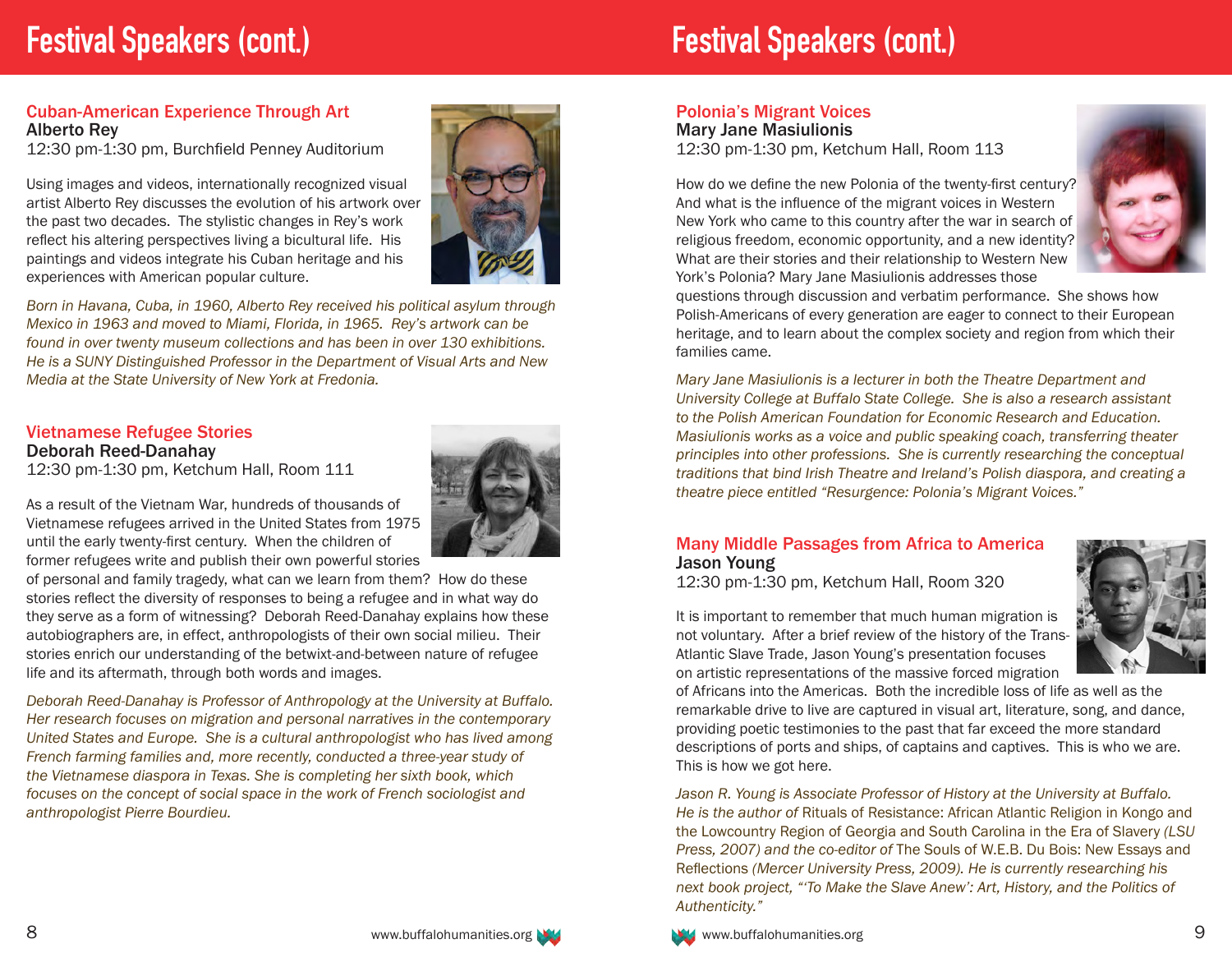## Registration: Burchfield Penney lobby 10am-4pm

|             | <b>Burchfield Aud</b>                                                                                                  | Ketchum 111                                                                                 | Ketchum 113                                                                                                            | Ketchum 320                                                                                                           | Ketchum 315                          |
|-------------|------------------------------------------------------------------------------------------------------------------------|---------------------------------------------------------------------------------------------|------------------------------------------------------------------------------------------------------------------------|-----------------------------------------------------------------------------------------------------------------------|--------------------------------------|
|             | <b>IMAGINATION</b>                                                                                                     | <b>STORIES</b>                                                                              | <b>COMMUNITY</b>                                                                                                       | <b>POLITICS</b>                                                                                                       | <b>FILM ROOM</b>                     |
| 10:30-11:30 | <b>Photography &amp; Burmese</b><br><b>Immigrants in WNY</b><br><b>Law Eh Soe</b><br>(see p. 6)                        | <b>Tuscaroras, Still Stirring</b><br><b>About</b><br>Neil Patterson, Jr.<br>(see p. 6)      | <b>Literature of Caribbean</b><br><b>Migration</b><br><b>Carine Mardorossian</b><br>(see p. 7)                         | <b>KKK Attacks on New</b><br><b>England's Franco-</b><br><b>Americans</b><br>Eileen Angelini<br>(see p. 7)            | <b>Short Films</b><br>(see p. 16-17) |
| 11:30-12:30 | LUNCH<br>(DINING TENT - ROCKWELL QUAD)                                                                                 |                                                                                             |                                                                                                                        |                                                                                                                       |                                      |
| 12:30-1:30  | <b>Cuban-American</b><br><b>Experience Through Art</b><br><b>Alberto Rey</b><br>(see p. 8)                             | <b>Vietnamese Refugee</b><br><b>Stories</b><br><b>Deborah Reed-Danahay</b><br>(see p. 8)    | <b>Polonia's Migrant Voices</b><br><b>Mary Jane Masiulionis</b><br>(see p. 9)                                          | <b>Many Middle Passages</b><br>from Africa to America<br><b>Jason Young</b><br>(see p. 9)                             | <b>Short Films</b><br>(see p. 16-17) |
| 1:30-2:00   | COFFEE<br>(DINING TENT AND KETCHUM THIRD FLOOR)                                                                        |                                                                                             |                                                                                                                        |                                                                                                                       |                                      |
| 2:00-3:00   | <b>Songs of the Dust Bowl</b><br><b>Migration and Great</b><br><b>Depression</b><br>The 198 String Band<br>(see p. 12) | The Jewish Immigrant on<br><b>Broadway</b><br>Jessica Hillman<br>(see p. 12)                | <b>Immigrant Letters as</b><br><b>19th-Century Virtual</b><br><b>Communities</b><br><b>David Gerber</b><br>(see p. 13) | <b>How Do Burmese</b><br><b>Refugees Find a Doctor?</b><br><b>Theresa Stephan Hains</b><br>and Zaw Win<br>(see p. 13) | <b>Short Films</b><br>(see p. 16-17) |
| 3:00-3:30   | COFFEE<br>(DINING TENT AND KETCHUM THIRD FLOOR)                                                                        |                                                                                             |                                                                                                                        |                                                                                                                       |                                      |
| 3:30-4:30   | <b>Using Burmese Stories to</b><br><b>Build Bridges</b><br><b>Drew Kahn</b><br>(see p. 14)                             | <b>Immigration Literature</b><br>and the Alien Nation<br><b>Joseph Conte</b><br>(see p. 14) | <b>The Great Black Migration</b><br>and the Hope of a Nation<br><b>Victoria Wolcott</b><br>(see p. 15)                 | <b>Deportations of</b><br>"Subhumans" and<br>"Traitors" in the USSR<br><b>Steven Maddox</b><br>(see p. 15)            | <b>Short Films</b><br>(see p. 16-17) |
| 4:30-5:30   |                                                                                                                        | M<br>$O$ $N$<br>G                                                                           | $O$ N<br>R<br>$N$ $A$<br>(BURCHFIELD PENNEY)                                                                           | ECEPT<br>O N                                                                                                          |                                      |

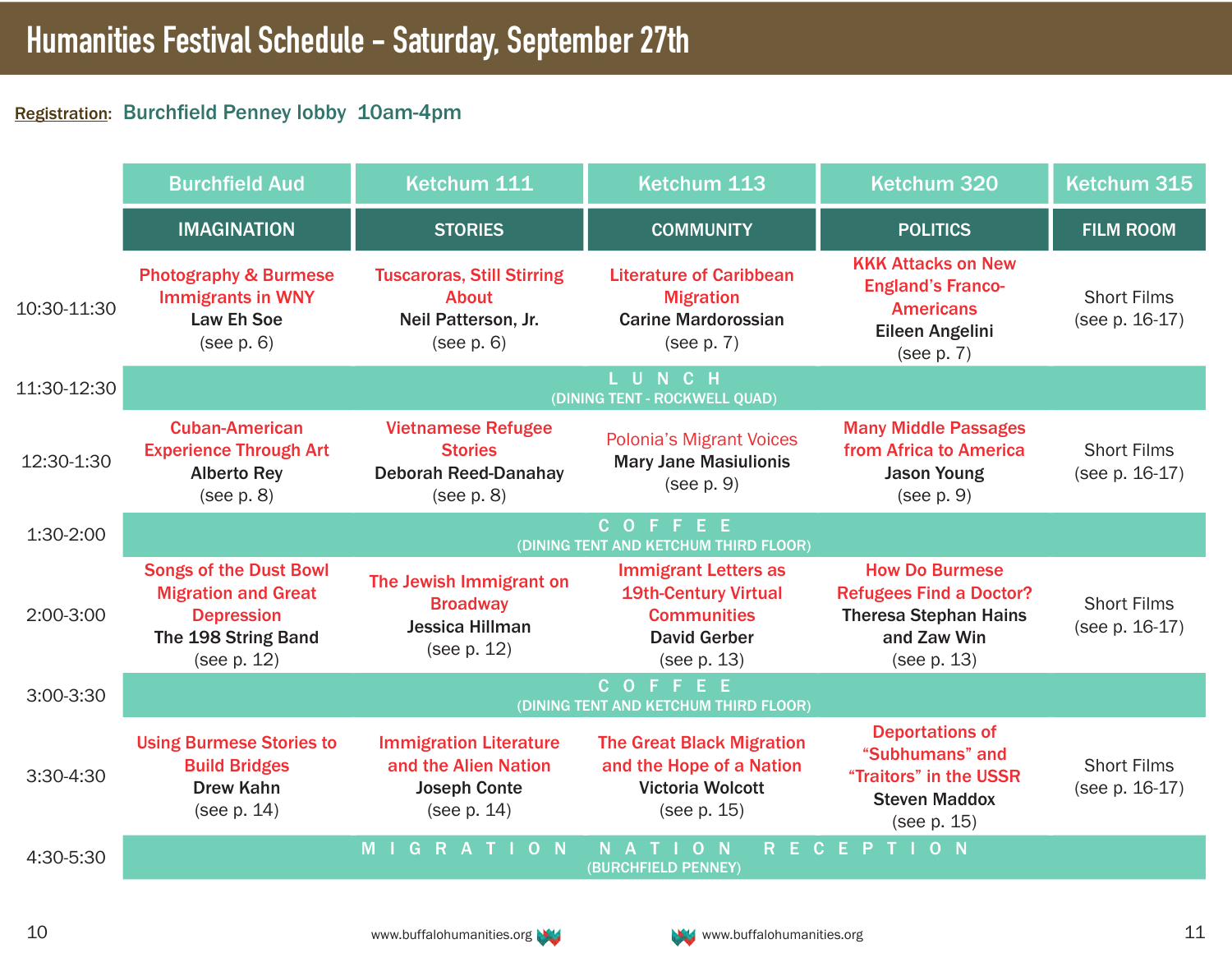# **Festival Speakers (cont.) Festival Speakers (cont.)**

#### Songs of the Dust Bowl Migration and Great **Depression**

The 198 String Band 2:00 pm-3:00 pm, Burchfield Penney Auditorium

A popular trio of Buffalo musicians/historians/researchers presents a multi-media program of rarely performed folk

music from the Great Depression and the Dust Bowl Migration. The band performs against large-screen projections of Farm Security Administration documentary photographs from the period, interwoven with archival poems, oral histories, and narratives recorded in migrant camps. In this performance workshop, the band invites participants to join in examining the music, images, and voices of dislocation and migration in the 1930s, exploring connections with today's world.

*The 198 String Band consists of Tom Naples, Peggy Milliron, and Mike Frisch. Naples is a folk musician, playwright, and independent historian who conducted the archival music research for the band's programs. Milliron is a public historian and photographer who researched and composed the photo slideshows. Frisch is an oral historian and Professor of American Studies, emeritus, at UB.*

#### The Jewish Immigrant on Broadway Jessica Hillman

2:00 pm-3:00 pm, Ketchum Hall, Room 111

Jessica Hillman examines several works of musical theatre that address a particular subset of the American Dream: the Jewish-American immigrant success story. The Broadway musical is an art form written largely by American Jews, making Jewish immigration a particularly potent topic for the musical stage. Do these works present the American Dream as fantasy or achievable? For whom? How do their answers to these questions affect their box office? And finally, how

do their perspectives on the American Dream fit into musical theatre's larger narrative?

*Jessica Hillman is Associate Professor of Theatre and Dance at SUNY Fredonia. She received her BA from Cornell University and her MA and PhD from the University of Colorado at Boulder. She has had articles published in journals such as* Studies in Musical Theatre, Theatre Topics *and* TDR: The Drama Review*. Her book,* Echoes of the Holocaust on the American Musical Theatre Stage*, was published by McFarland Press in 2013.*

#### Immigrant Friendships in the Transatlantic Mails David Gerber

2:00 pm-3:00 pm, Ketchum Hall, Room 113

Thinking about immigration often seems restricted to policy debates that come down to "how many people and from where?" But what do we make of the unsettling experience of being an immigrant? For many years David Gerber, one of the world's leading authorities on immigrant history, has



read the immigrants' mail as a part of his interest in individual experiences of nineteenth-century European emigration and resettlement in North America. Personal letters, he argues, served to preserve intimate, if long distance, relationships between parents, children, siblings, and friends. This presentation will use the emotional and candid three-decade-long correspondence between Mary Ann Archbald, an emigrant from Scotland who settled in central New York in 1807, and her cousin Margaret Wodrow in Scotland to answer that question. If you see parallels to the present age of instant electronic communications, don't be surprised.

*David Gerber is UB Distinguished Professor of History Emeritus at the University at Buffalo and former Director of the UB Center for Disability Studies. He has written extensively on issues of social and personal identity in American History among such groups as immigrants, disabled veterans, Catholics, Jews, and African Americans.*

How Do Burmese Refugees Find a Doctor? Theresa Stephan Hains, M.D., and Zaw Win 2:00 pm-3:00 pm, Ketchum Hall, Room 320



Over 5000 Burmese refugees have resettled in Buffalo in recent years. Theresa Stephan Hains and Zaw Win discuss

how they surveyed over forty families within one Burmese community of refugees to learn how (and if) they accessed medical care. They learned that language is a major barrier to accessing health care. Lack of health insurance is also a problem. Many families work in low paying jobs where health insurance is not offered to them. How do they cope when ill?

*Theresa Stephan Hains is a physician who runs the student health center at SUNY Buffalo State. She worked in the refugee camps in Thailand from 1982 to 1984. She has a specialty in refugee medicine.*

*Zaw Win is a leader in the Burmese community in Buffalo. He runs a laundromat and arts center on the West Side of Buffalo and serves as a community health worker for what he calls "His people."*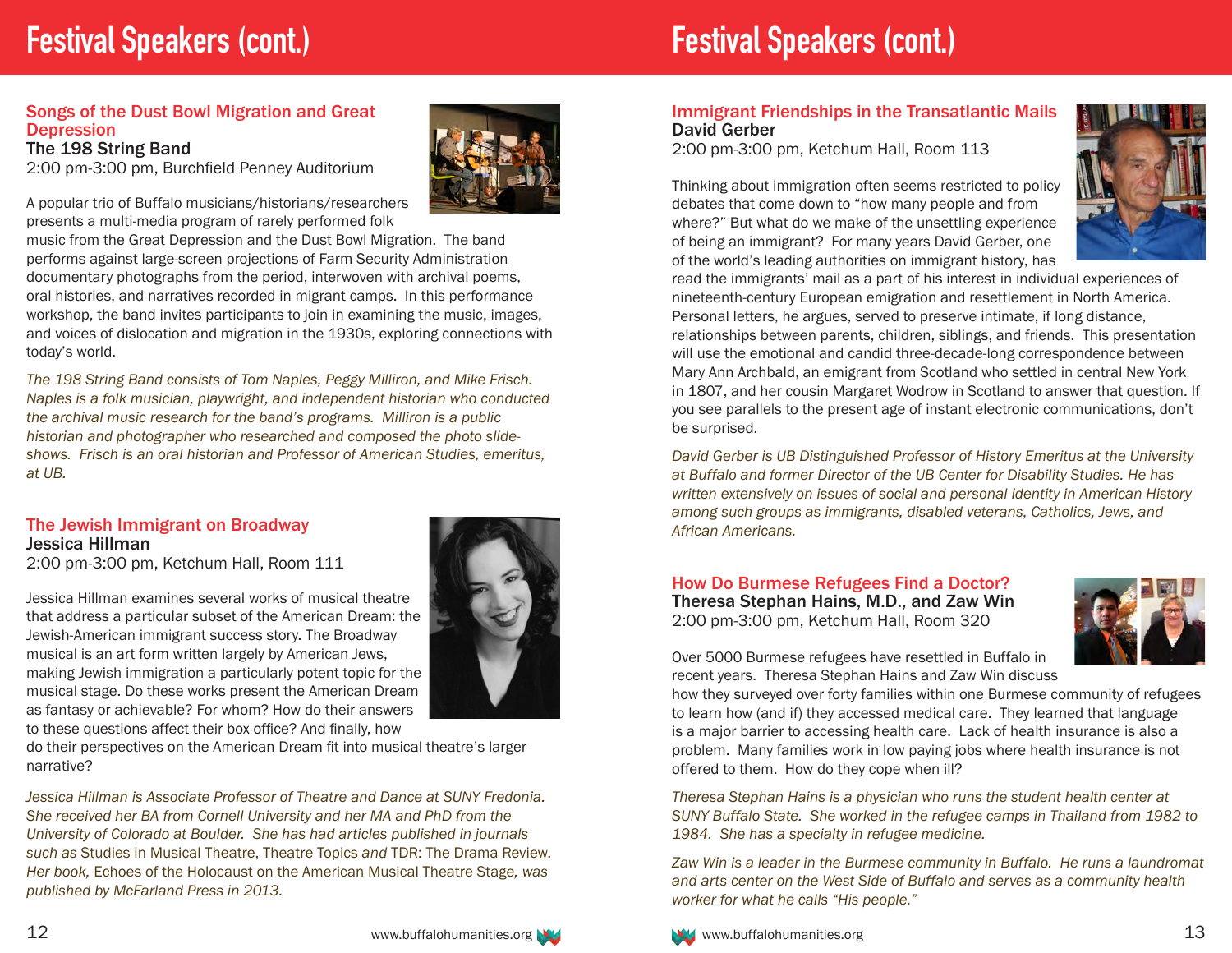# **Festival Speakers (cont.) Festival Speakers (cont.)**

#### Using Burmese Stories to Build Bridges Drew Kahn

3:30 pm-4:30 pm, Burchfield Penney Auditorium

The idea of storytelling as entertainment is, historically, a brand-new idea. What if we used the universal language of storytelling to serve its original purposes? What if we harnessed the central components of dramatic structure to



resolve conflict and explore identity? What if we used the power of storytelling to ease the transition for America's refugee populations? This is the work of the *Anne Frank Project* – improving the world one story at a time. Drew Kahn offers a brief introduction to the AFP's work, using examples from its recent collaboration with Buffalo's Burmese refugee community and guiding participants through an interactive story-building workshop.

*Drew Kahn is Professor of Theater at SUNY Buffalo State where he has taught acting and directed theater productions for over 20 years. He is the Founding Director of* The Anne Frank Project*, a social justice initiative of Buffalo State that utilizes the wisdom of Anne Frank to examine intolerance through the lens of storytelling and performance. He presents and teaches internationally, most recently in Rwanda, the Democratic Republic of the Congo, Burma, Viet Nam, Morocco, India, New Zealand, Greece, and Turkey. In Buffalo, Drew was the host of WKBW-TV's (ABC)* AM Buffalo *for six years.* 

#### Immigration Literature and the Alien Nation Joseph Conte

3:30 pm-4:30 pm, Ketchum Hall, Room 111

The U.S. Citizenship and Immigration Services terminology for a legal immigrant who has yet to become "naturalized" as a citizen is "alien resident." But these verbal vestiges of botanical transplants are rarely found in the literature of

immigration. The fiction and memoirs of immigrants in America are more likely to register the strange shores on which they have arrived as an alien nation. Joseph Conte discusses changing encounters with naturalization in examples of three generations of immigrant writing by Anzia Yezierska, Vladimir Nabokov, and Gary Shteyngart.

*Joseph Conte is Professor of English at the University at Buffalo. His book,*  Design & Debris: A Chaotics of Postmodern American Fiction*, received the Elizabeth Agee Prize from the University of Alabama Press in 2002. He was a Senior Fellow at the New York Institute of Cognitive and Cultural Studies in St. Petersburg, Russia, in 2005. In 2009 he was a Visiting Professor of English at Capital Normal University in Beijing, China. His new book is on Transnational* Politics and the Post-9/11 Novel.

#### The Great Black Migration and the Hope of a **Nation**

Victoria Wolcott

3:30 pm-4:30 pm, Ketchum Hall, Room 113

Five million southern blacks packed up their belongings, said goodbye to their neighbors, and moved North and West between 1915 and 1960. War, racial violence,



discrimination, and hope for a better future drove this mass movement. In their new cities – including Buffalo – they found open voting booths, but too often barriers to housing and employment. Some returned to the South, but more stayed and built churches, businesses, and homes in their new cities. Victoria Wolcott explains how this remarkable history shaped not only black urban communities, but also the nation as a whole.

*Victoria W. Wolcott is Professor of History at the University at Buffalo and a leading scholar in African American and urban history. Her first book, published*  by the University of North Carolina Press in 2001, was Remaking Respectability: African-American Women in Interwar Detroit*. In 2012 Wolcott published* Race, Riots, and Roller Coasters: The Struggle Over Segregated Recreation in America *(University of Pennsylvania Press, 2012). In addition, she has published articles in* The Journal of American History, The Radical History Review*, and the* Journal of Women's History, *among others.* 

#### Deportations of "Subhumans" and "Traitors" in the USSR Steven Maddox

3:30 pm-4:30 pm, Ketchum Hall, Room 320

Steven Maddox explores mass violence and forced population movements in the Soviet Union during World War II. Through the lens of personal experiences of



people from the territory surrounding the city of Leningrad, he illuminates the tragedy of civilians targeted by both German and Soviet authorities for forced resettlement. What motivated these deportations? Maddox points to the Nazi and Soviet biological and ideological categories that rendered some individuals "subhumans" and "traitors."

*Steven Maddox is Assistant Professor of Russian and European History at Canisius College. His first book,* Saving Stalin's Imperial City: Historic Preservation in Leningrad, 1930-1950*, will be published by Indiana University Press in November. He is currently working on two projects: one is a study of Leningrad Province during the German occupation, 1941-1944; the other focuses on soccer in Stalin's GULAG in the 1930s.*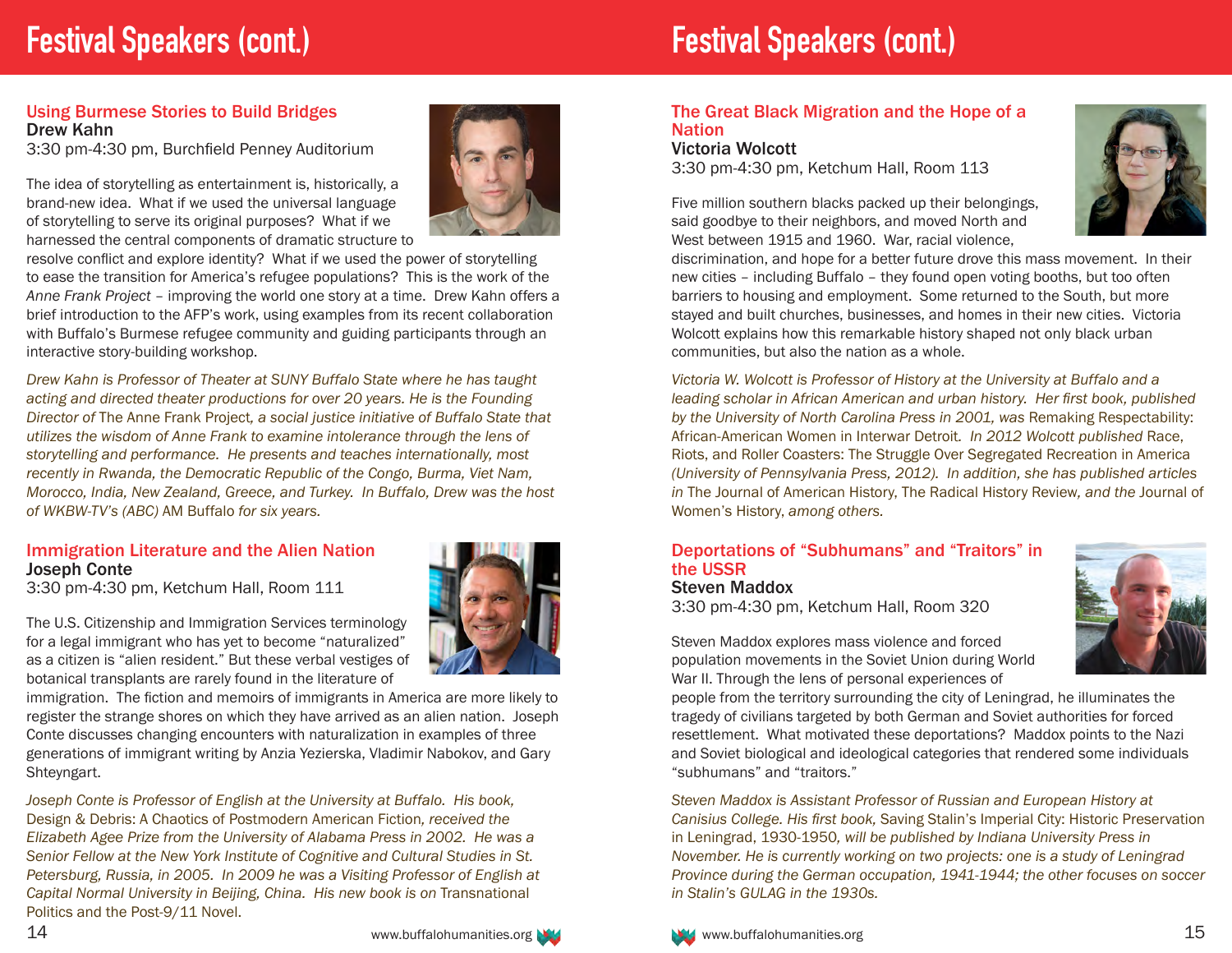## **Film Room**

### Migration Nation Short Films

This ninety-minute cycle of award-winning short films, curated by Sarah JM Kolberg, will screen four times during the festival, beginning at 10:30 am, noon, 1:30 pm, and 3:00 pm in Ketchum Hall Room 315. We invite you to stay for all of them or to stop in throughout the day to see one or two at a time.

#### Unseen Tears

30 min. (2009) Dir. Ron Douglas



#### Battle of the Jazz Guitarist

7 min., 18 sec. (2013) Dir. Mark Columbus



A 2013 Student Academy Award National Finalist, *Battle of the Jazz Guitarist* is a documentary about a famous jazz guitarist from the Fiji Islands who moved to the US for the betterment of his family.

Native American families in Western New York and Ontario continue to feel the impact of the Thomas Indian School and the Mohawk Institute. *Unseen Tears* documents the stories of boarding school survivors.

#### The Mayor

10 min., 31 sec. (2013) Dir. Theo Rigby

Paul Bridges, the Republican mayor of Uvalda, Georgia (population 594), is integrally connected to Uvalda's Latino immigrant community. When Georgia adopts harsh anti-immigrant laws, Mayor Bridges stands up at home and on the national stage.

#### The Job

3 min. (2007) Dir. Jonathan Browning

The immigration debate just got a little funnier.





# **Film Room (cont.)**

#### Sin Pais (Without Country)

19 min. (2010) Dir. Theo Rigby



*Sin Pais (Without Country)* explores one family's journey through deportation. In 1992, Sam and Elida Mejia left Guatemala's violent civil war for California. Years later, immigration agents stormed their house looking for someone else, resulting in devastating consequences.

#### The Caretaker

7 min. (2012) Dir. Theo Rigby



Joesy is an immigrant from Fiji and a live-in caretaker for Haru, a 95-year-old Japanese American woman. Haru's experience in the US internment camps during World War II and Joesy's illegal status create a deep bond between the women.

#### Home

6 min., 4 sec. (2009) Dir. Matt Faust

A bittersweet portrayal of the essence of home is conveyed through an, evocative archive of the filmmaker's childhood house that was flooded by Hurricane Katrina and then unexpectedly torn down a year later.



#### Immigrant Nation. One Nation. Many Stories. What's yours? www.immigrant-nation.com

Whether you arrived in the US recently or your family came generations ago, all Americans' lives have been shaped by immigrant experience, unique stories that deserve to be told. Created by director Theo Rigby, Immigrant Nation is a new, firstof-its-kind, multimedia project designed to capture and share personal narratives and explore our connections to migration. Join Immigrant Nation to share your stories.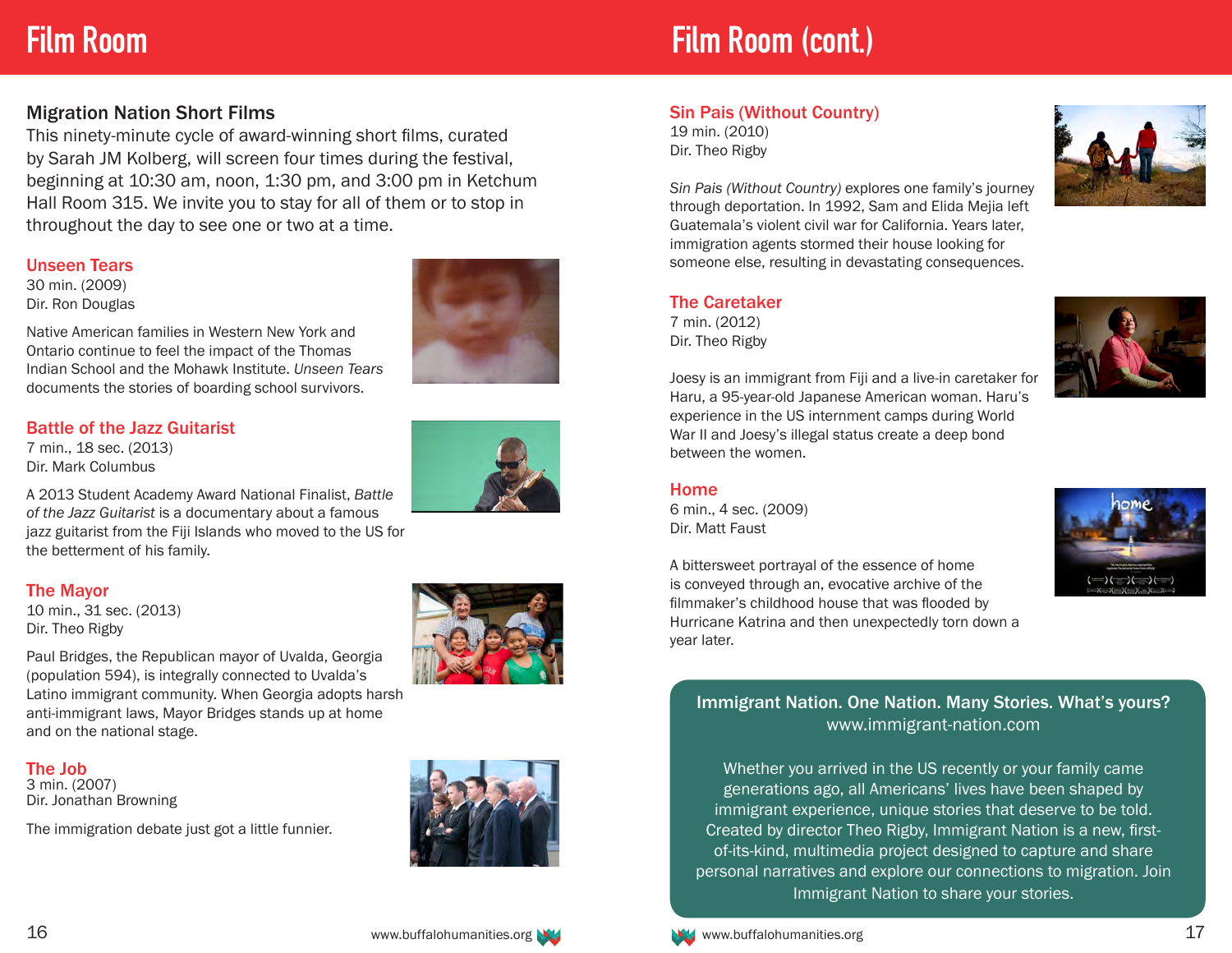# **Conversation Station FREE Performance Space FREE**

The Conversation Station offers opportunities for in-depth discussions with local residents who have personal experiences with migration. Join the discussion and bring your own stories to the Conversation Station, under a tent on Rockwell Quad, between Rockwell Hall and Ketchum Hall (see map, p. 21).



#### 12:30-1:15 – Awadiya Ahmed Yahia (Sudan-Buffalo)

Orginally from Darfur in Sudan, Awadiya Ahmed Yahia came to Buffalo as a political refugee and is now a U.S citizen. She has a Ph.D. in Global Gender Studies from UB. She is part of many local, national, and international organizations, and is an activist and researcher in education, conflict resolution, immigration, and internal displacement. Yahia is married and has two children. Facilitator: Mary Codick, SUNY Buffalo State NCBI Coalition-Building Team



#### 1:30-2:15 – Aung Kaung Myat (Burma/Thailand-Buffalo)

Aung Kaung Myat was born in Burma and fled from the country after high school, resettling on his own in a refugee camp on the Thailand/Burma border. In 2007, Myat came to Buffalo and graduated from ECC and SUNY Buffalo State. He now owns and operates IT Garden: Cell Phone and Computer Service on Grant Street and is a volunteer and leader in Buffalo's Burmese community. Facilitator: Jo Yudess, SUNY Buffalo State NCBI Coalition-Building Team.



#### 2:30-3:15 – Emmanuel Johnson (Liberia-Buffalo)

Born in Liberia in 1965, Emmanuel Johnson left that country in 1990 as a result of civil war. After being shot in the leg and losing mobility, he was found by peacekeepers and was flown to Nigeria where he sought refugee status for 13 years. In 2003, Johnson arrived in the United States. He is currently enrolled at SUNY Buffalo State and will graduate in December with a B.A. in Creative Studies. Facilitator: Ottilie Woodruff, SUNY Buffalo State NCBI Coalition-Building Team.



#### 3:30-4:15 – Kristine Assue (Trinidad-Buffalo)

Kristine Assue was born in Trinidad and Tobago and migrated to the United States in 2007. She is currently a senior in the Business Administration program at SUNY Buffalo State. In the future, she plans to stay active in the local community, travel across the country, and backpack in Europe. Facilitator: Gail Wells, SUNY Buffalo State NCBI Coalition-Building Team.

The Performance Space hosts musicians, dancers, and artists under a tent on Rockwell Quad, between Rockwell Hall and Ketchum Hall (see



map, p. 21).

#### 11:00-11:45 – Mohamed Diaby (Guinean Drum and Dance)

An interactive presentation highlighting the music, dance, history, and costumes of Guinea. Having spent years touring throughout West Africa, the United States, and Europe, Mohamed Diaby is committed to providing the historical and cultural relevance of each piece he shares. Audience members will experience Guinean music while learning about the history and meaning of each rhythm and dance.



#### 1:00-1:45 – Gaitrie Devi (Bollywood Dancing)

With its high energy, bright colors, and infectious rhythms, Bollywood is anything but ordinary. Audience members will learn basic steps of various styles of dance from Gaitrie Devi, Buffalo's first authentic Bollywood dance instructor. From the high energy, masculine Bhangra dance style of northern India, to southern India where Indian classical dance was born, Devi covers it all.



#### 2:00-2:45 – Le Ballet Touba (African Dance)

Robin Hibbert and Alassane Sarr present a rousing performance of African music and dance. This interactive workshop demonstrates how music and dance became a vital tool for cultural preservation, pride, and resilience during the era of slavery. Participants will be introduced to a traditional West African dance called the Korteba and will have the opportunity to get on their feet and dance along.



#### 4:00-4:45 – The 198 String Band (Music of the Dust Bowl Migrations)

Expanding on their earlier presentation in the Burchfield Auditorium (p. 12), the 198 String Band plays songs from the Dust Bowl and the Great Depression. Marked by deep poverty, this era produced powerful songs of migration and dislocation, many of which the 198 String Band has recovered from the archives. The group features Tom Naples, Peggy Milliron, and Mike Frisch.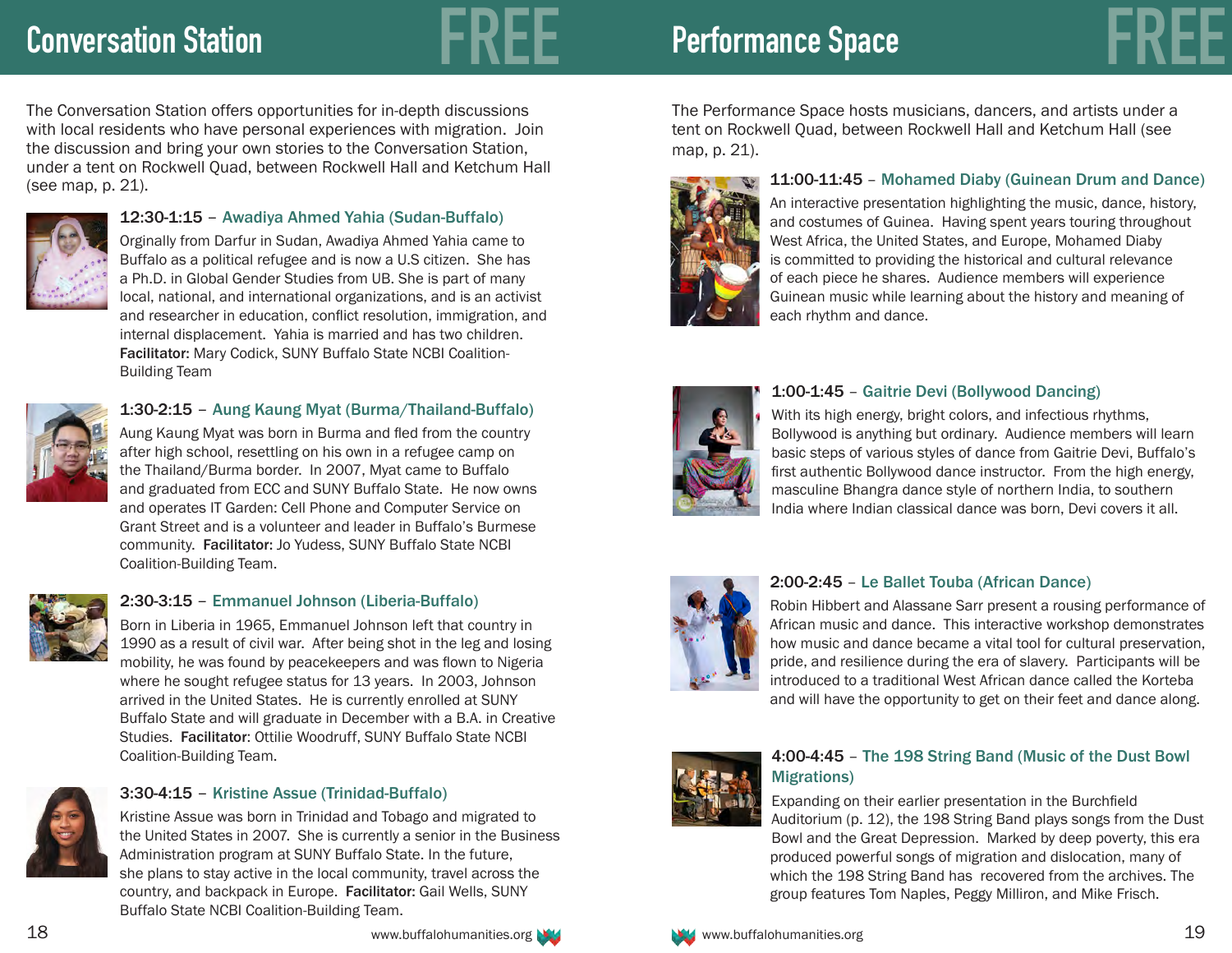# And more...

**Map**

#### Puppet Event

Noon, Rockwell Quad between the Burchfield Penney and Ketchum Hall (see map, p. 21)

"Papier-maché Persona" is a nomadic happening of wandering papi er-maché puppet personas created by Buffalo-native, Berlin-based perfor mance artist Kyla Kegler. This appearance of the nomadic puppet troupe is a poetic, situation-specific response to the notion of traveling, arriving, and leaving again as a cyclical practice of contemporary global citizen ship.

#### International Vendors

Several vendors from the West Side Bazaar will sell their wares outside Ketchum Hall. Rain location: inside Ketchum Hall (daypasses required for entry inside Ketchum Hall).

*The West Side Bazaar is an international small business incubator lo cated in an ethnically diverse neighborhood of Buffalo's West Side. The West Side Bazaar is dedicated to offering vendors a safe and nurturing environment to grow their grassroots businesses. Services include busi ness coaching, financial mentoring, low-interest loans, and marketing.*

# **Lunch and Reception**

#### Lunch, 11:30-12:30 pm

For attendees who ordered daypasses by Wednesday, September 24, boxed lunches from the West Side Bazaar will be distributed in the Dining Tent on Rockwell Quad (see map, p. 21) starting at 11:30am. Lunch se lections are listed on the back of attendees' name tags. Seating is avail able in the Dining Tent, on Rockwell Quad, and in Ketchum Hall. Food is also available for purchase in the Burchfield Penney cafe.

#### Migration Nation Reception, 4:30-5:30 pm

At the conclusion of the talks and other festival events, ticket holders are invited to continue the conversation over drinks and light hors d'oeuvres at a closing reception held upstairs in the Burchfield Penney Arts Center.

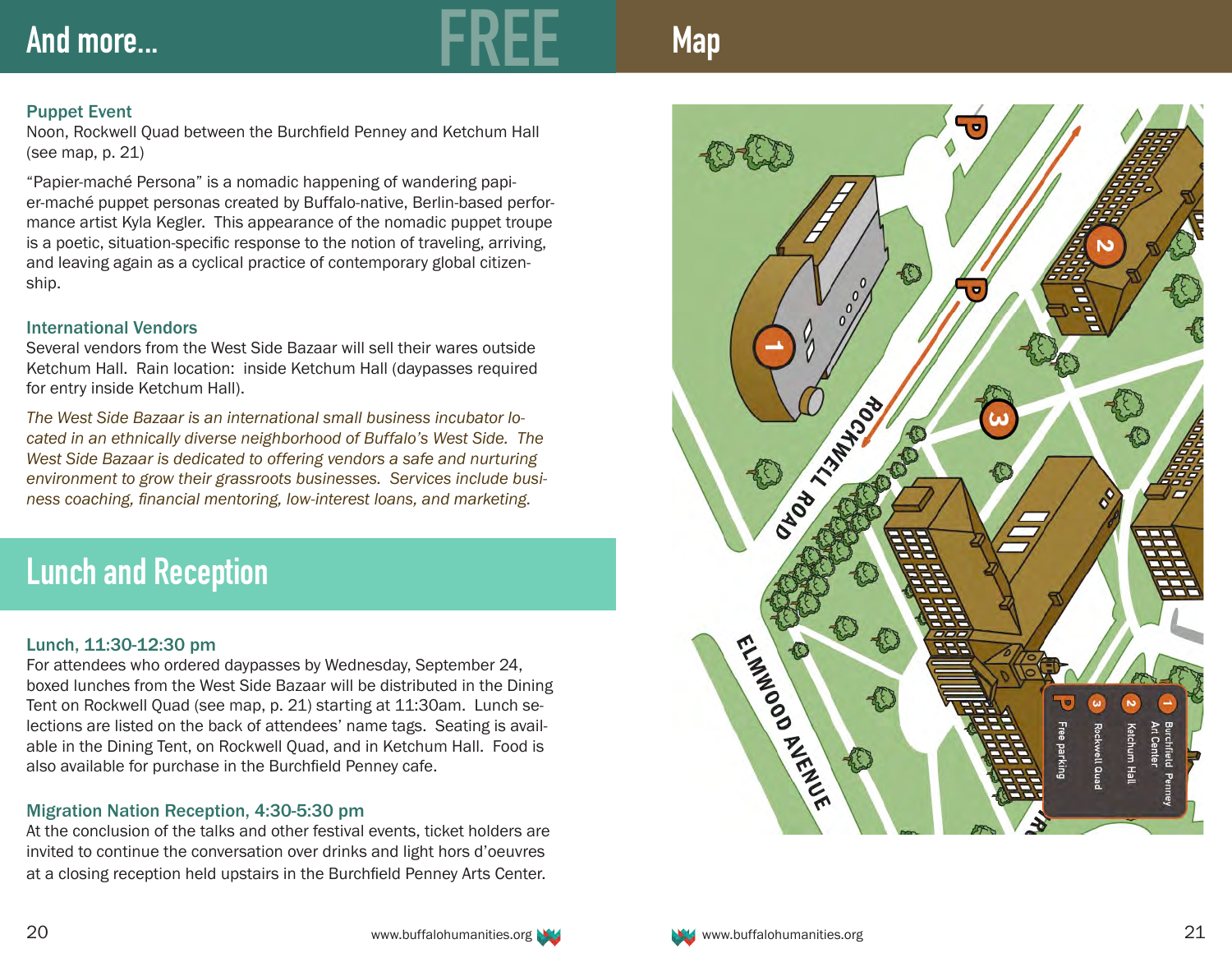## **Prices Prices (cont.)**

## **For tickets, go to http://buffalohumanities.org/**

#### Humanities Festival Book Group

Join us for a discussion of Gary Shteyngart's *Little Failure* led by Joseph Conte, Professor of English at UB, at Betty's Restaurant. Appetizers and one glass of wine, beer, or a soft drink included in the price.

Date / Time: Monday, Sept 22, 2014, 7:30 pm - 9:30 pm Location: Betty's Restaurant, 370 Virginia Street Price: \$8.00

## Gary Shteyngart: On-stage Reading, Interview, and Book **Signing**

Date / Time: Friday, Sept 26, 2014, 8:00 pm Location: Albright-Knox Gallery Price: \$20.00/\$15.00 for students (\*must show ID upon entry)

## \*VIP Combo/ 2 VIP Combo Passes

Includes wine-and-cheese reception with Shteyngart before event, starting at 7:00pm.

In addition, VIP tickets to Gary Shteyngart include a Day Pass to the Festival on Saturday and a boxed lunch if ordered by Wednesday, Sept. 24th.

For multiple combo tickets, please use the "2 VIP Combo Pass" Function.

Date / Time: Friday, September 26th, 2014, 7:00 pm & Saturday, September 27th, 2014, 10:00 am-5:30 pm Locations: Albright-Knox Gallery & Burchfield Penney Art Center & SUNY Buffalo State Price: \$60.00 or 2 for \$100.00

\* All Saturday Day Passes include a boxed lunch from the West Side Bazaar and a bottle of water if you register by 11:59 pm on Wednesday, September 24th

Day Passes give entrance to all Saturday events of the Buffalo Humanities Festival on Saturday, Sept. 27, 2014, 10:00 am - 5:30 pm.

Location: Burchfield Penney Arts Center and the Campus of Buffalo State Campus (see map on p. 21).

\*Adult or Student Saturday Pass Price: \$12.00/ \$10.00 for students (\*must show ID upon entry)

## \*Adult or Student Combo (Shteyngart + Day Pass)

Price: \$30.00/ \$20.00 for students (\*must show ID upon entry)